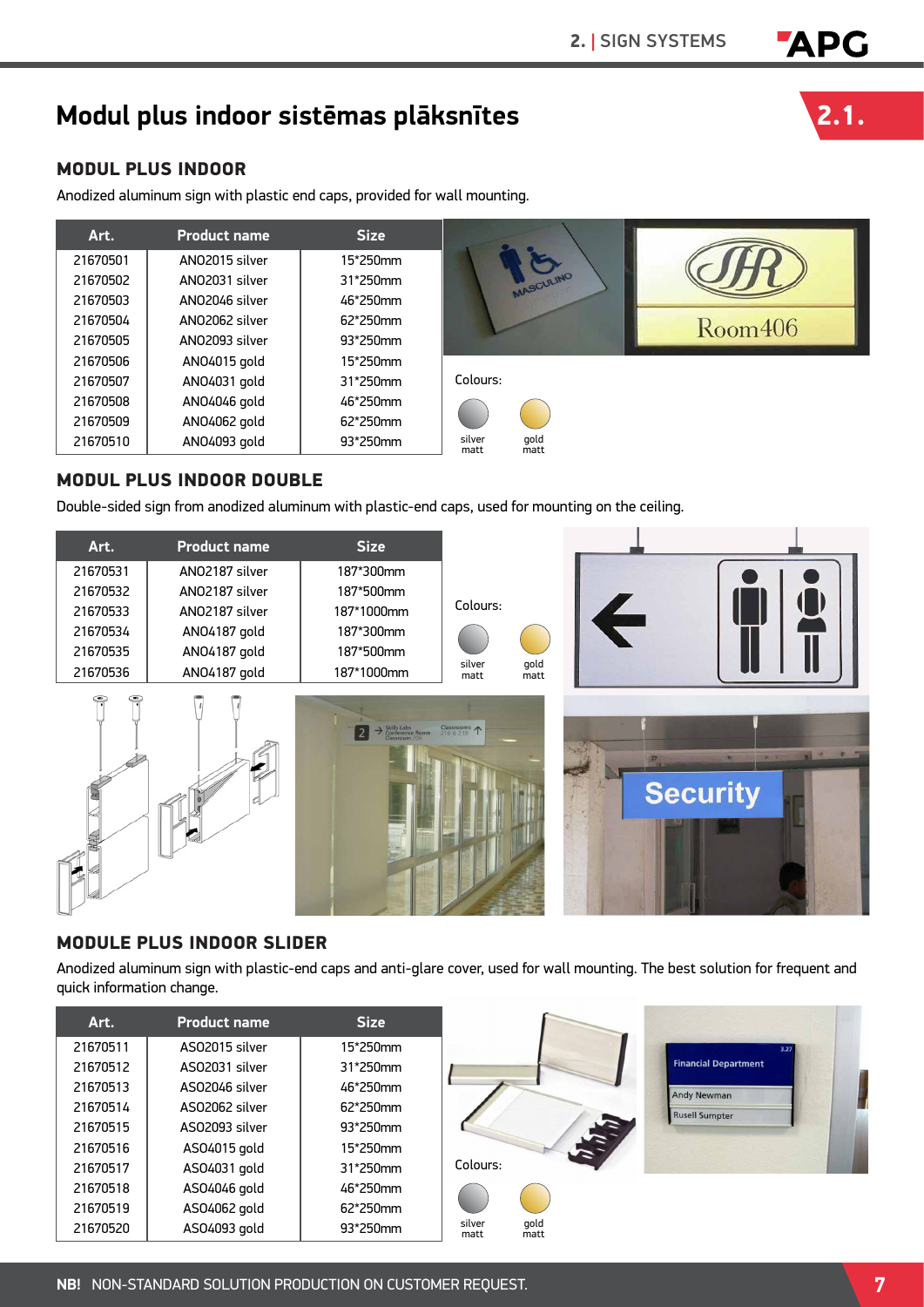

# RAINBOW PROFILE

Curved sign system from anodized aluminum profile with plastic-end caps and anti-glare cover, used for wall mounting.





| colours:       |              |
|----------------|--------------|
|                |              |
| silver<br>matt | gold<br>matt |

| Art.     | <b>Product name</b> | <b>Size</b> |
|----------|---------------------|-------------|
| 21670601 | RAIN2068 silver     | 68*250mm    |
| 21670602 | RAINPLUS2092 silver | 92*250mm    |
| 21670603 | RAINPLUS2128 silver | 128*300m    |
| 21670604 | RAINPLUS2179 silver | 179*300mm   |
| 21670605 | RAINPLUS2238 silver | 238*300mm   |
| 21670615 | RAIN4068 gold       | 68*250mm    |
| 21670616 | RAINPLUS4092 gold   | $92*250$ mm |
| 21670617 | RAINPLUS4128 gold   | 128*300m    |
| 21670618 | RAINPLUS4179 gold   | 179*300mm   |
| 21670619 | RAINPLUS4238 gold   | 238*300mm   |